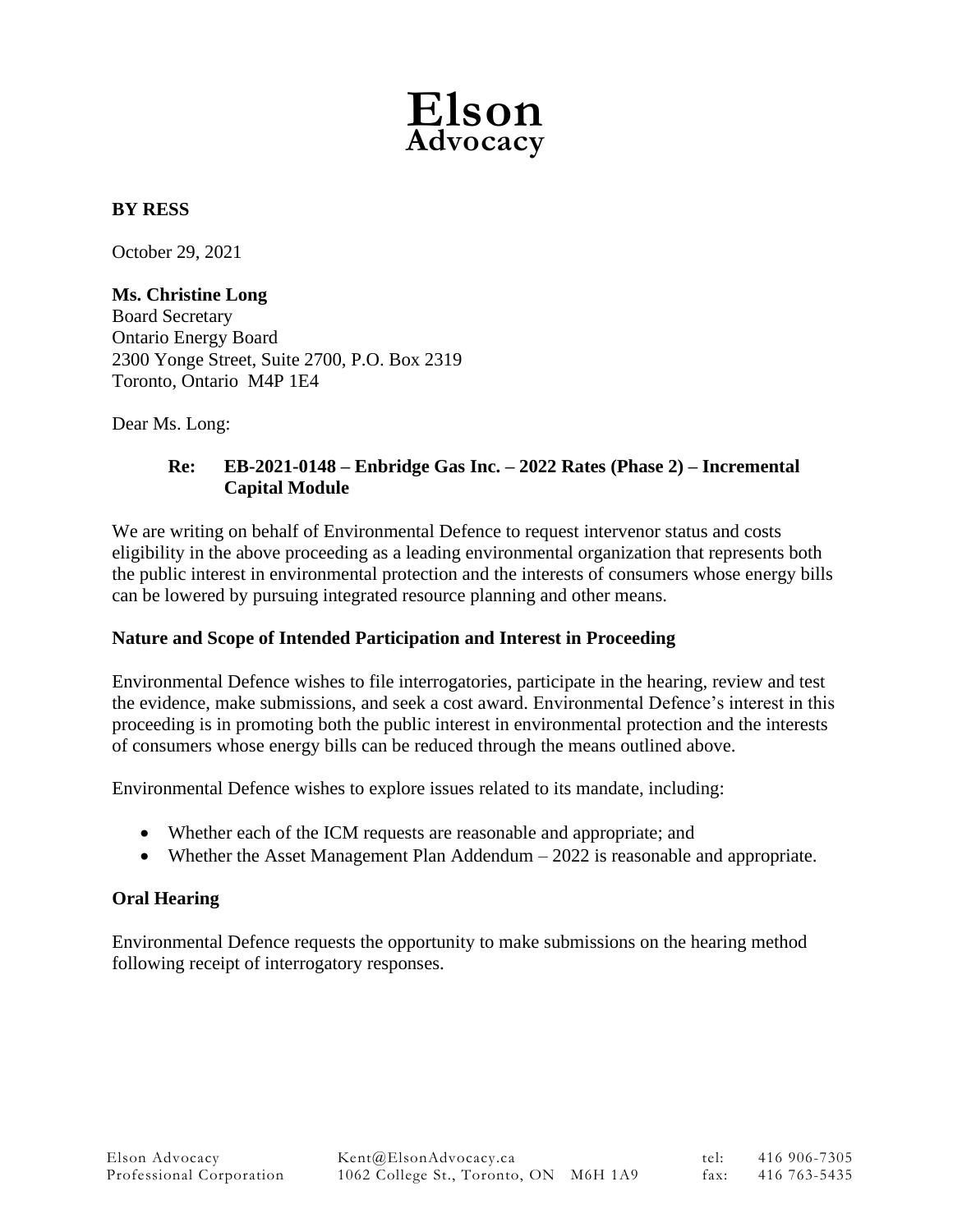### **Environmental Defence**

### *A. Mandate and Objectives of Environmental Defence*

Environmental Defence has been working since 1984 to protect Canadians' environment and human health. Environmental Defence's mandate and objective is to challenge, and inspire change in government, business and people to ensure a greener, healthier and prosperous life for all. Its vision is to create a world Canadians are proud to pass on to their children.

### *B. Membership and Constituency*

Environmental Defence is supported by many thousands of donors across the province and country. It sees its constituency as Canadians who are concerned about the environment and the legacy that we will pass on to our children.

### *C. Types of Programs and Activities that Environmental Defence Carries Out*

Environmental Defence has been highly successful in its public interest advocacy on energy issues. Environmental Defence's environmental work, on issues ranging from toxic chemicals to clean beaches, has led to concrete improvements in the lives of Canadians. For example, the dangerous chemical Bisphenol A ("BPA") is now banned in baby bottles in Canada due to concerns first raised by Environmental Defence in 2007. For many years, Environmental Defence has participated in the federal government's Chemicals Management Plan.

Environmental Defence is also the coordinator of Blue Flag Canada, which certifies beaches so that Ontario families can enjoy this public resource. It also co-founded Blue Green Canada with the United Steelworkers, which promotes green energy initiatives that have positive employment and economic impacts.

Environmental Defence also publishes reports and guides in the area of energy conservation, efficiency, and policy. For example, it has created an interactive online tool to help energy consumers reduce their bills through energy efficiency initiatives. Some further publications include:

- *Building an Ontario Green Jobs Strategy*
- *Ontario's Electricity System, a Backgrounder*
- *Canada's Methane Gas Problem: Why strong regulations can reduce pollution, protect health, and save money*
- *Powering up efficiency to get the conservation framework right*
- *The \$2 Billion Question - How Can Ontario Reinvest Cap-and-Trade Proceeds to Meet its Climate Challenge and Grow the Economy?*
- *What to Look for in the Canadian Energy Strategy*
- *Backgrounder - Coal and Renewable Energy in Ontario*
- *Building Ontario's Green Economy: A Road Map*
- *Ontario Feed-In Tariff: 2011 Review*
- *The Global Clean Energy Jobs Race: Ontario's Opportunity*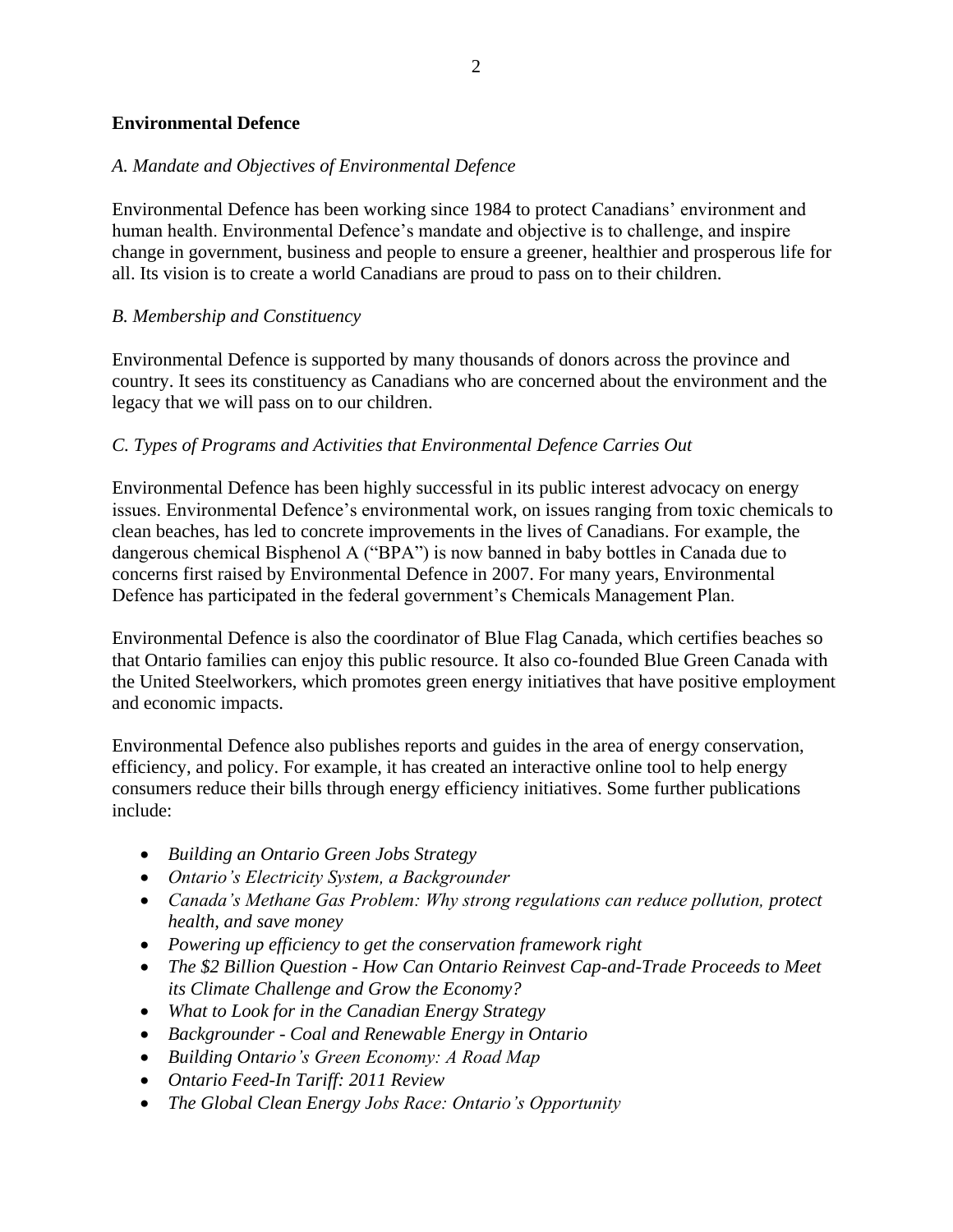- *Blowing Smoke: Correcting Anti-Wind Myths in Ontario*
- *Faces of Transformation: Jobs, economic renewal and cleaner air from Year*
- *One of Ontario's Green Energy Act*
- *Falling Behind: Canada's Lost Clean Energy Jobs*
- *Greening Canada's Building: Report Card*

These and other reports can be found at http://environmentaldefence.ca/reports/.

# **Requests for Evidence and Addresses of Representative**

Environmental Defence requests that electronic copies of the pre-filed materials and all other documents in the proceeding be delivered to the following consultant and counsel:

Electronic copies to:

## **Jack Gibbons**

Ontario Clean Air Alliance 160 John Street, Suite 300 Toronto, Ontario M5V 2E5 Tel: (416) 260-2080 ext. 2 E-mail: jack@cleanairalliance.org

Electronic copies to:

# **Kent Elson**

# **Amanda Montgomery**

Elson Advocacy 1062 College Street, Lower Suite Toronto, Ontario M6H 1A9 Tel: (416) 906-7305 Fax: (416) 763-5435 E-mail: kent@elsonadvocacy.ca / amanda@elsonadvocacy.ca

We also request that the above individuals be listed on the intervenors' list under Environmental Defence.

# **Address of Environmental Defence**

Environmental Defence's full name and address is:

# **Environmental Defence Canada Inc.**

116 Spadina Avenue, Suite 300 Toronto, Ontario M5V 2K6 Tel: (416) 323-9521 Fax: (416) 323-9301